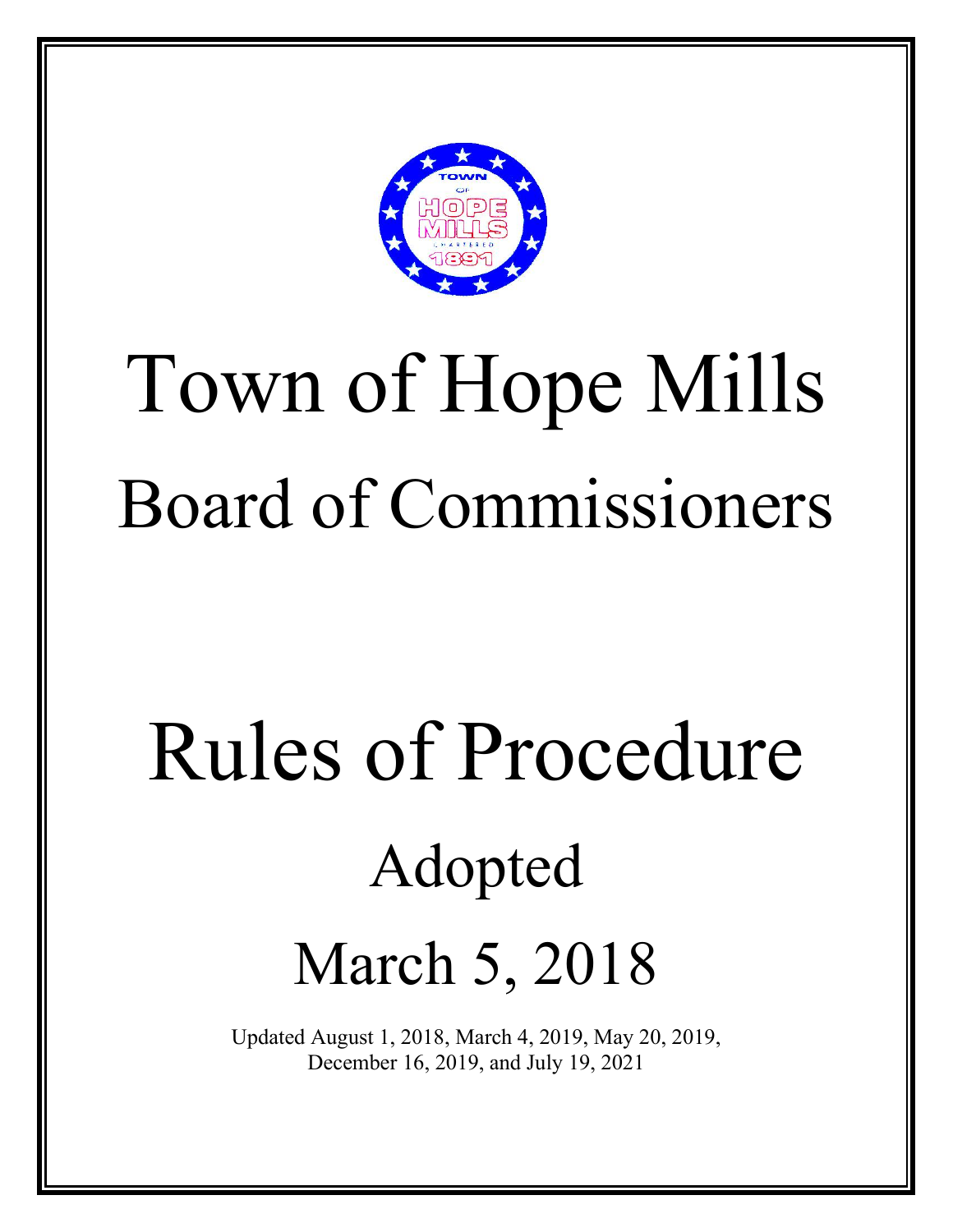# **Rules of Procedure for the Town of Hope Mills Board of Commissioners**

# **Part I. Applicability**

#### **Rule 1. Applicability of Rules**

These rules apply to all meetings of the Hope Mills Town Board of Commissioners. For purposes of these rules, a meeting of the Board of Commissioners occurs whenever a majority of the Commissioners gather, whether in person or simultaneously by electronic means, to conduct hearings, deliberate, vote, or otherwise transact public business within the Board of Commissioners' real or apparent jurisdiction. The term "majority" as used here and elsewhere in these rules means, unless otherwise specified, a simple majority, that is, more than half.

## **Part II. Quorum**

#### **Rule 2. Quorum**

The presence of a quorum is necessary for the Board of Commissioners to conduct business. A majority of the Board of Commissioners' actual membership plus the mayor, excluding vacant seats, constitutes a quorum. A member who withdraws from a meeting without being excused by majority vote of the remaining members in attendance is deemed present for quorum purposes.

## **Part III. Open Meetings**

#### **Rule 3. Remote Participation in Board of Commissioners Meetings**

No member who is not physically present for a Board of Commissioners meeting may participate in the meeting by electronic means except in accordance with a policy adopted by the Board of Commissioners. Although a member who attends a meeting electronically pursuant to such a policy may take part in debate, the member may neither be counted toward a quorum nor vote on any matter before the Board of Commissioners.

#### **Rule 4. Meetings to Be Open to the Public**

Except as permitted by Rule 5, all meetings of the Board of Commissioners shall be open to the public, and any person may attend its meetings.

#### **Rule 5. Closed Sessions**

**(a) Motion to Enter Closed Session**. The town Board of Commissioners may enter a closed session from which the public is excluded only upon a motion duly made and adopted in open session. The motion to enter closed session must cite one or more of the permissible bases for closed session listed in paragraph (b) of this rule. A motion to enter closed session under subparagraph  $(b)(1)$  or  $(b)(2)$  must contain the additional information specified in those provisions.

**(b) Bases for Closed Session**. A closed session is permissible under the following circumstances and no others:

(1) To prevent the disclosure of information that is privileged or confidential pursuant to the law of North Carolina or of the United States or that does not constitute a public record within the meaning of Chapter 132 of the General Statutes. The motion to enter closed session must name or cite the law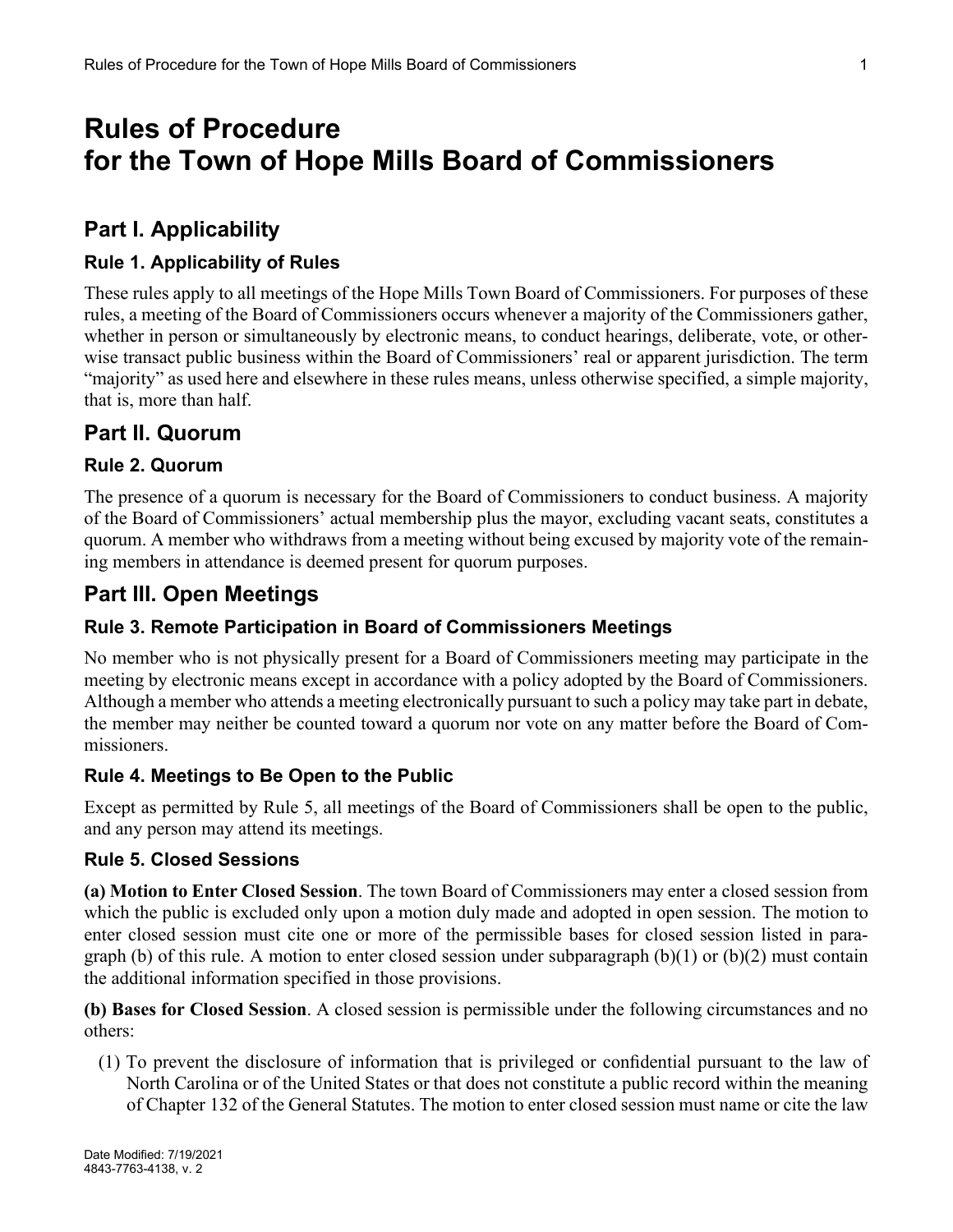that renders the information confidential or privileged.

- (2) To prevent the premature disclosure of an honorary degree, scholarship, prize, or similar award.
- (3)To consult with the town attorney or another attorney employed or retained by the Town in order to preserve the attorney–client privilege. If the Board of Commissioners expects to discuss a pending lawsuit with its attorney, the motion to enter closed session must include the names of the parties to the lawsuit.
- (4)To discuss matters relating to (a) the location or expansion of industries or other businesses in the area served by the town or (b) the closure or realignment of a military installation. The Board of Commissioners may reach agreement in closed session on a tentative list of economic development incentives to be offered in negotiations, but the approval of the signing of any economic development contract or commitment and the authorization of the payment of economic development expenditures must take place in open session. (5) To establish or instruct staff or agents concerning the town's position in negotiating the price or other material terms of an agreement for the acquisition of real property by purchase, exchange, or lease.
- (6)To establish or instruct staff or agents concerning the amount of compensation or other material terms of an employment contract.
- (7)To consider the qualifications, competence, performance, character, fitness, or conditions of appointment or employment of a public officer or employee or prospective public officer or employee, except when the individual in question is a member of the town Board of Commissioners or other public body or is being considered to fill a vacancy on the town Board of Commissioners or other public body. Final action to appoint or employ a public officer or employee must take place in open session.
- (8)To hear or investigate a charge or complaint by or against a public officer or employee. Final action discharging an employee or removing an officer must occur in open session.
- (9)To plan, conduct, or hear reports concerning investigations of alleged criminal misconduct.
- (10) To view a law enforcement recording released pursuant to G.S. 132-1.4A.

(11) On any other basis permitted by law.

**(c) Closed Session Participants**. Unless the Board of Commissioners directs otherwise, the town manager, town attorney, and town clerk may attend closed sessions of the Board of Commissioners. No other person may attend a closed session unless invited by majority vote of the Board of Commissioners.

**(d) Motion to Return to Open Session**. Upon completing its closed session business, the Board of Commissioners shall end the closed session by adopting a duly made motion to return to open session.

#### **Rule 6. Meeting Minutes**

**(a) Minutes Required for All Meetings.** The Board of Commissioners must keep full and accurate minutes of all of its meetings, including closed sessions. To be "full and accurate," minutes must record all actions taken by the Board of Commissioners. They should set out the precise wording of each motion and make it possible to determine the number of votes cast for and against each motion. The minutes need not record discussions of the Board of Commissioners, though the Board of Commissioners in its discretion may decide to incorporate such details into the minutes.

**(b) Record of "Ayes" and "Noes."** At the request of any member of the Board of Commissioners, the minutes shall list each member by name and record how each member voted on a particular matter.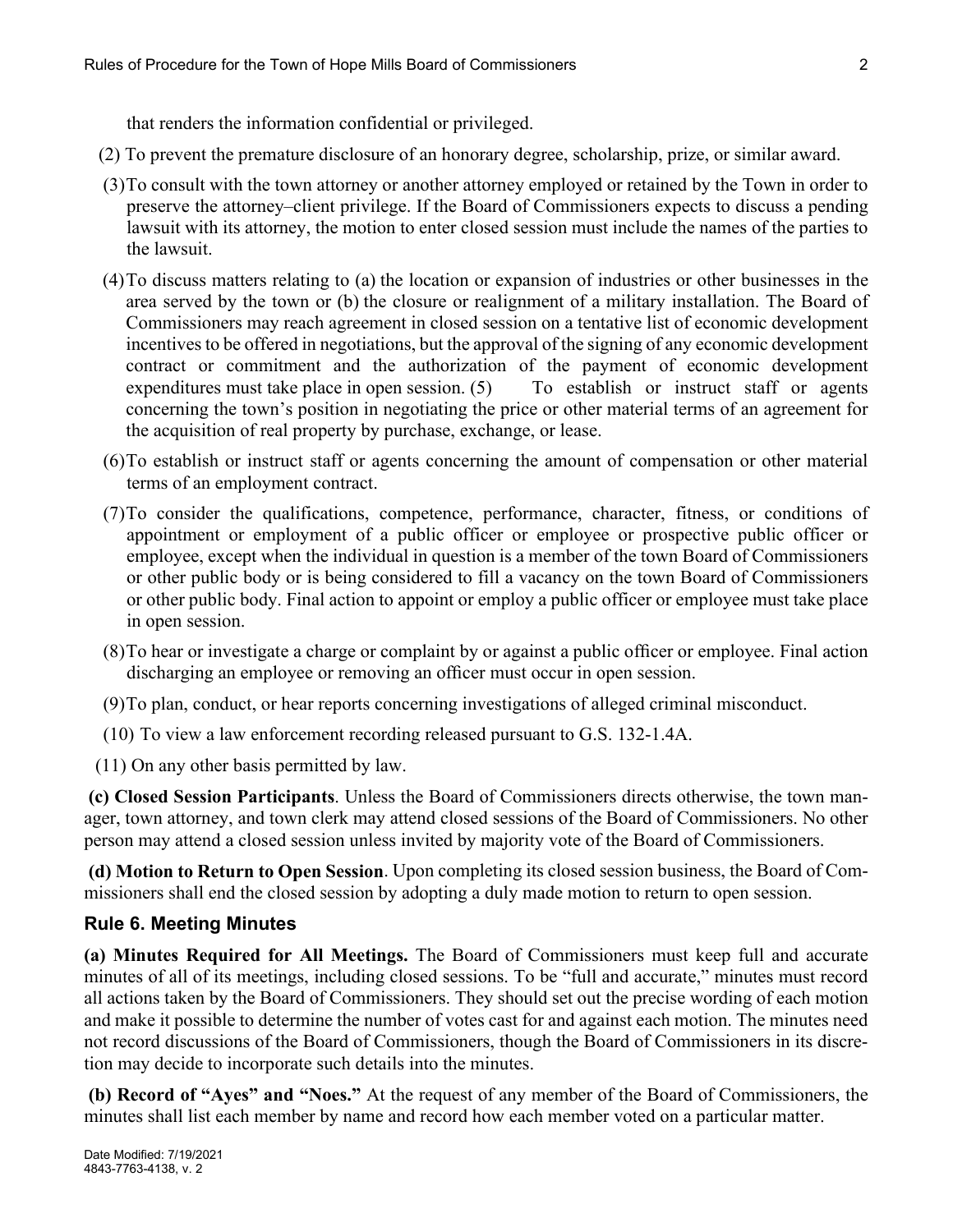**(c) General Accounts of Closed Sessions.** In addition to minutes, the Board of Commissioners must keep a general account of each closed session. The general account must be sufficiently detailed to provide a person not in attendance with a reasonable understanding of what transpired. The Board of Commissioners may combine the minutes and general account of a closed session into one document, so long as the document contains both a complete record of actions taken and the level of detail required for a general account.

**(d) Sealing Closed Session Records.** Minutes and general accounts of closed sessions shall be sealed until unsealed by order of the Board of Commissioners or, if the Board of Commissioners delegates the authority to unseal to one or more staff members, in accordance with guidelines adopted by the Board of Commissioners. The sealed minutes and general account of any closed session may be withheld from public inspection so long as public inspection would frustrate the purpose(s) of the closed session.

#### **Rule 7. Broadcasting and Recording Meetings**

**(a) Right to Broadcast and Record.** Any person may photograph, film, tape-record, or otherwise reproduce any part of a Board of Commissioners meeting that must take place in open session. Except as provided in paragraph (c) of this rule, any radio or television station may broadcast any such part of a Board of Commissioners meeting.

**(b) Advance Notice.** Any radio or television station that plans to broadcast any portion of a Board of Commissioners meeting shall so notify the town clerk or the Town manager no later than twenty-four hours before the meeting. The failure to provide notice is not, by itself, grounds for preventing the broadcast of a Board of Commissioners meeting.

**(c) Equipment Placement.** The town manager may regulate the placement and use of camera or recording equipment in order to prevent undue interference with a Board of Commissioners meeting, so long as he or she allows the equipment to be placed where it can carry out its intended function. If the town manager determines in good faith that the equipment and personnel necessary to broadcast, photograph, or record the meeting cannot be accommodated without undue interference to the meeting, and an adequate alternative meeting room is not readily available, the town manager may require the pooling of the equipment and the personnel operating it.

**(d) Alternative Meeting Site.** If the news media request an alternative meeting site to accommodate news coverage, and the Board of Commissioners grants the request, the news media making the request shall pay the costs incurred by the town in securing an alternative meeting site.

# **Part IV. Organization of the Board of Commissioners**

## **Rule 8. Organizational Meeting; Selection of [Mayor and] Mayor Pro Tempore**

**(a) Scheduling Organizational Meeting.** The Board of Commissioners must hold an organizational meeting following each general election in which Commissioners are elected. The organizational meeting must be held either (1) on the date and at the time of the Board of Commissioners' first regular meeting in December following the election or (2) at an earlier date, if any, set by the incumbent Board of Commissioners. The organizational meeting may not be held before municipal election results are officially determined, certified, and published as required by law.

**(b) Oath of Office.** As the first order of business at the organizational meeting, all newly elected members of the Board of Commissioners must take and subscribe the oath of office set out in Article VI, Section 7, of the North Carolina Constitution. Each member's oath must be filed with the town clerk. Although a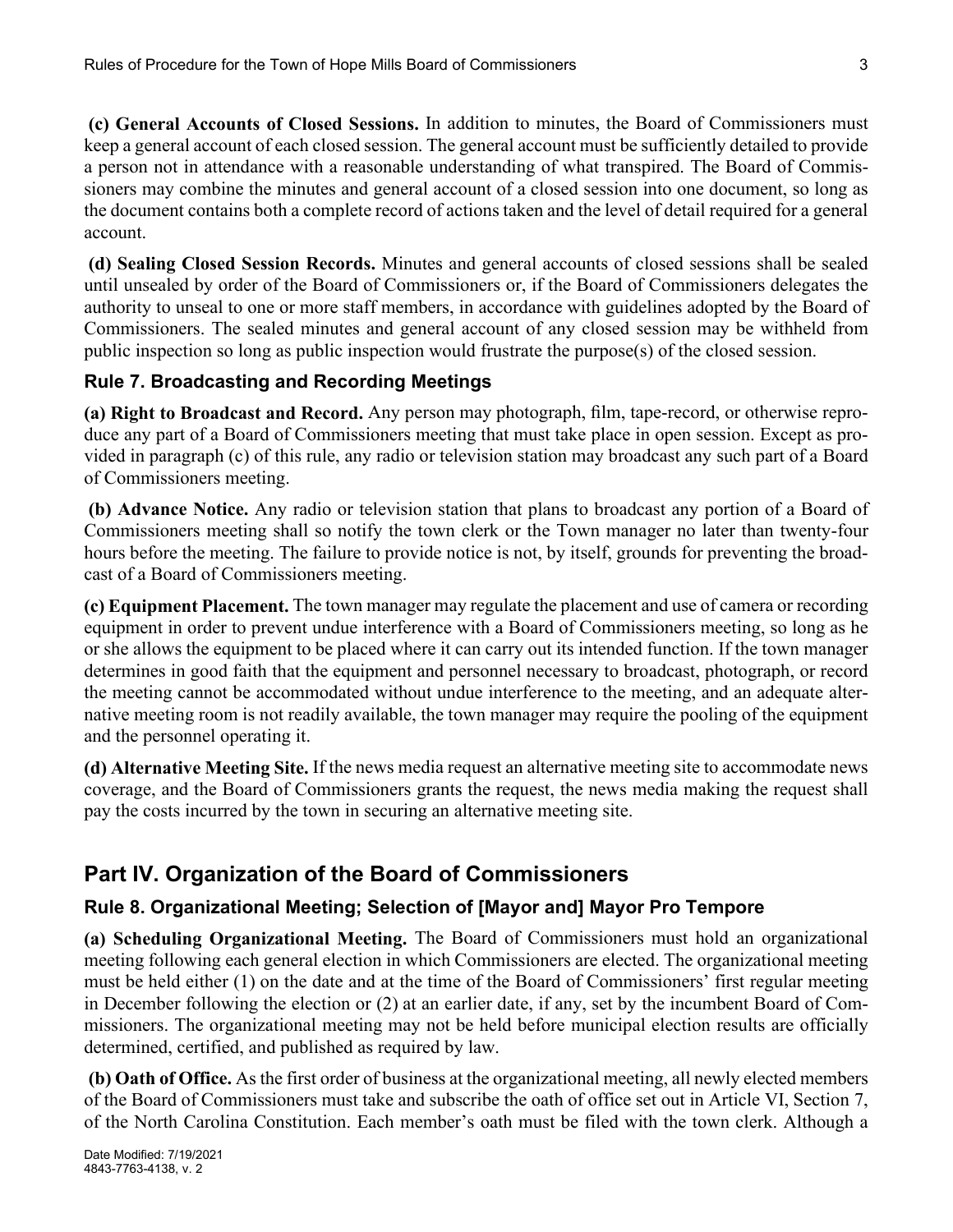member who is not present for the organizational meeting may take the oath of office at another time, every member must take, subscribe, and file the oath before he or she begins performing any of the duties of the member's office.

**(c) Selection of Mayor Pro Tempore.** As the second order of business at the organizational meeting, the Board of Commissioners shall elect as mayor pro tempore the person receiving the highest number of votes in the preceeding election.

# **Part V. Types of Meetings**

#### **Rule 9. Regular Meetings**

**(a) Regular Meeting Schedule.** The Board of Commissioners shall hold a regular meeting on the first and third Monday of each month, except that if a regular meeting day is a legal holiday, the meeting shall be held on the next business day. The meeting shall be held at the Hope Mills Town Hall and begin at 7:00 p.m. The Board of Commissioners shall adopt a meeting schedule each year consistent with this rule. A copy of the Board of Commissioners' current meeting schedule shall be filed with the town clerk and posted on the Town's website.

**(b) Change to Meeting Schedule.** Notwithstanding paragraph (a) of this rule, the Board of Commissioners may amend its regular meeting schedule to add or delete meetings or to change the date, time, or location of one or more meetings on the schedule. The amended schedule shall be filed with the town clerk at least seven (7) calendar days before the day of the first meeting held pursuant to the revised schedule and posted on the Town's website.

#### **Rule 10. Special Meetings**

**(a) Calling Special Meetings.** A special meeting of the Board of Commissioners may be called by the mayor, the mayor pro tempore, or any two Commissioners. A special meeting may also be called by vote of the Board of Commissioners in open session during a regular meeting or another duly called special meeting.

**(b) Notice to the Public.** At least forty-eight hours before a special meeting of the Board of Commissioners, notice of the date, time, place, and purpose of the meeting shall be (1) posted on the Board of Commissioners' principal bulletin board or, if the Board of Commissioners has no such board, at the door of the Board of Commissioners' usual meeting room and (2) delivered, e-mailed, or mailed to each newspaper, wire service, radio station, television station, and person who has filed a written request for notice with the town clerk. Furthermore, notice of the special meeting's date, time, place, and purpose shall be posted on the town's website in advance of the meeting.

#### **(c) Notice to Members.**

- (1) *Meeting called by the mayor, the mayor pro tempore, or any two Board of Commissioners members*. At least forty-eight hours before a special meeting called by the mayor, the mayor pro tempore, or any two Commissioners, written notice of the meeting stating its date, time, and place, as well as the subjects to be considered, shall be delivered to the mayor and each Board of Commissioners member or left at his or her usual dwelling place.
- (2) *Meeting called by vote of the Board of Commissioners in open session*. When a special meeting is called by vote of the Board of Commissioners in open session during a regular meeting or another duly called special meeting, the motion or resolution calling the special meeting shall state the meeting's date, time, place, and purpose. Written notice of the special meeting's date, time, place, and purpose shall be mailed or delivered at least forty-eight hours before the meeting to each Board

4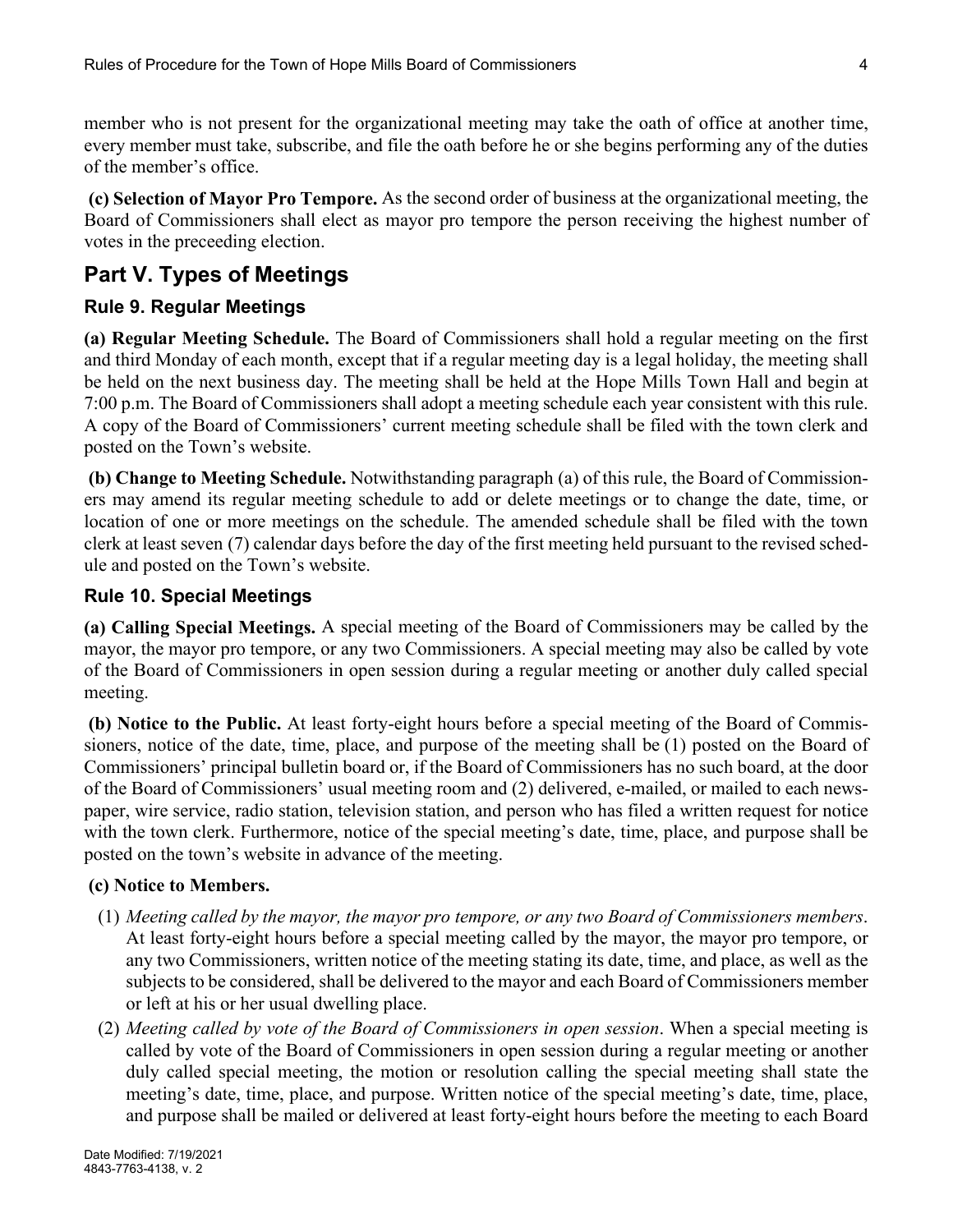of Commissioners member not present for the meeting at which the special meeting was called, and to the mayor if he or she was not present at that meeting.

**(d) Transacting Other Business.** Although it requires the notice to state the purpose of the meeting, the open meetings law does not expressly say whether or when a public body may take up matters at a special meeting that were not included on the notice provided to the public and its Sunshine List. In order to provide transparency, items not included in the meeting notice shall not be taken up.

#### **Rule 11. Emergency Meetings**

**(a) Grounds for Emergency Meeting.** Emergency meetings of the town Board of Commissioners may be called only to address generally unexpected circumstances demanding the Board of Commissioners' immediate attention.

**(b) Calling Emergency Meetings.** There are two methods by which an emergency meeting of the Board of Commissioners may be called.

- (1) The mayor, the mayor pro tempore, or any two members of the Board of Commissioners may at any time call an emergency Board of Commissioners meeting by signing a written notice stating the date, time, and place of the meeting and the subjects to be considered. The notice shall be delivered to the mayor and each Board of Commissioners member or left at his or her usual dwelling place at least six hours before the meeting. The six-hour notice may be waived by agreement of the mayor and all members of the Board of Commissioners if required by the circumstances necessitating the emergency meeting.
- (2) An emergency meeting may be held when the mayor and all members of the Board of Commissioners are present and consent thereto, or when any absent member has signed a written waiver of notice.

**(c) Notice to Media of Emergency Meetings.** Notice of an emergency meeting shall be given to each local newspaper, local wire service, local radio station, and local television station that has filed a written request with the town clerk for notice of emergency meetings. To be valid, the request must include the newspaper's, wire service's, or station's telephone number. Notice may be given by telephone, e-mail, or the same method used to notify Commissioners. Notice must be provided immediately after Commissioners have been notified and at the expense of the party notified.

**(d) Transaction of Other Business Prohibited.** Only business connected with the emergency may be considered at an emergency meeting.

#### **Rule 12. Recessed Meetings**

**(a) Calling Recessed Meetings.** When conducting a properly called regular, special, or emergency meeting, the Board of Commissioners may recess the meeting to another date, time, or place by a procedural motion made and adopted, as provided in Rule 31, Motion 3, in open session. The motion must state the time (including the date, if the meeting will resume on a different day) and place at which the meeting will reconvene.

**(b) Notice of Recessed Meetings.** Notice of the recessed meeting's date, time, and place must appear on the town's webpage prior to the meeting. No further notice of a properly called recessed meeting is required.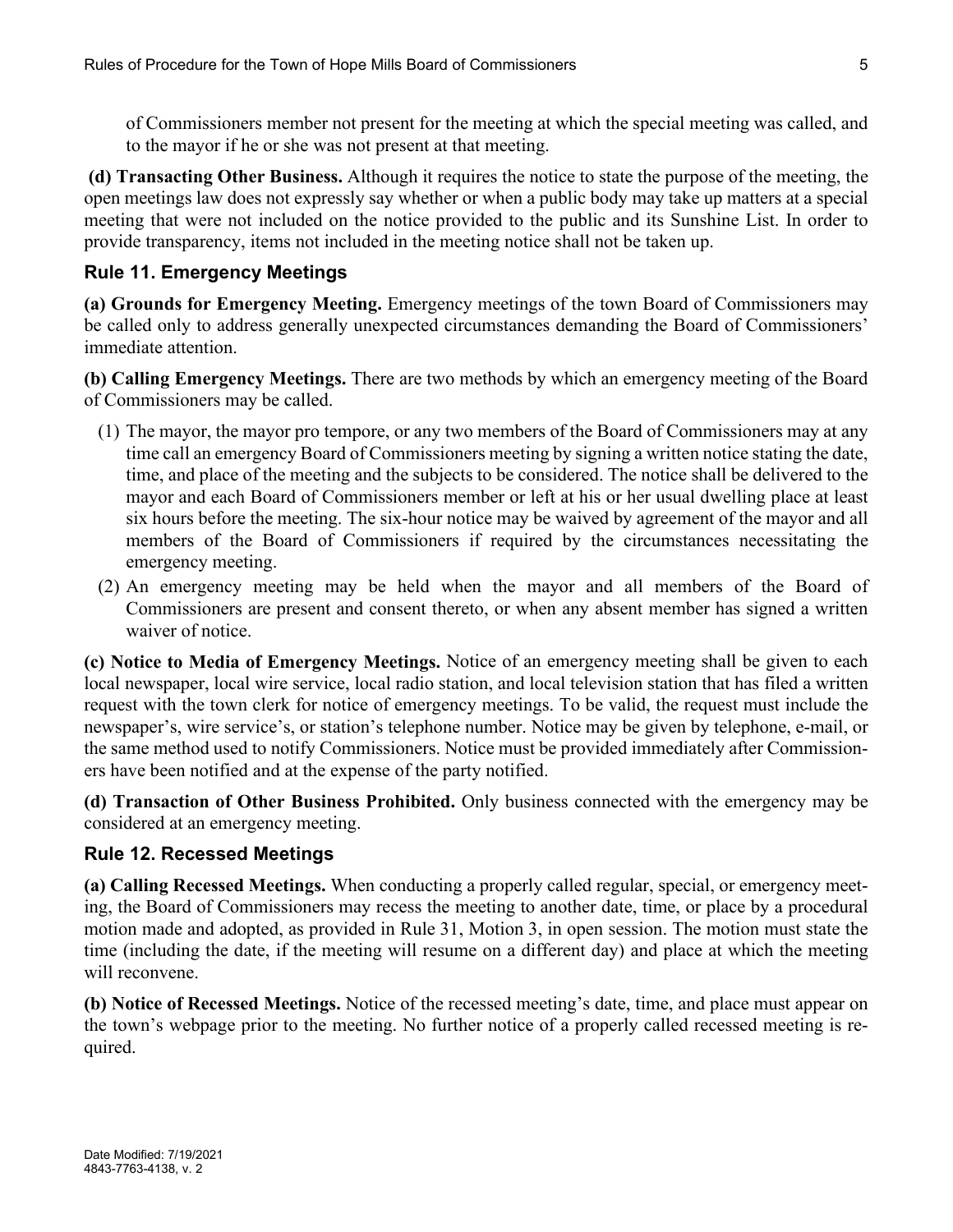## **Part VI. Agenda**

#### **Rule 13. Agenda**

#### **(a) Draft Agenda.**

- (1) *Preparation*. The town clerk shall prepare a draft agenda in advance of each meeting of the town Board of Commissioners.
- (2) *Requesting placement of items on draft agenda*. For a regular meeting, a request to have an item of business placed on the draft agenda must be received by the town clerk at least two working days before the date of agenda packet publication. The town clerk must place an item on the draft agenda in response to a Board of Commissioners member's timely request.
- (3) *Supplemental information/materials*. If the Board of Commissioners is expected to consider a proposed ordinance or ordinance amendment, a copy of the proposed ordinance or amendment shall be attached to the draft agenda. An agenda package shall be prepared that includes, for each item of business listed on the draft agenda, as much background information on the topic as is available and feasible to provide.
- (4) *Delivery to Board of Commissioners*. Each Commissioner shall receive an electronic copy of the draft agenda and the agenda package to promote efforts to go paperless. A hard copy may be requested by Board members if necessary. Except in the case of an emergency meeting, the agenda and agenda package shall be furnished to each member at least twenty-four hours before the meeting.
- (5) *Public inspection*. The draft agenda and agenda package shall be available to the public when the documents are ready to be, or have been, circulated.

#### **(b) Adoption of the Agenda.**

- (1) *Adoption*. As its first order of business at each meeting, the Board of Commissioners shall review the draft agenda, make whatever revisions it deems appropriate, and adopt a formal agenda for the meeting.
- (2) *Amending the agenda*. Both before and after it adopts the agenda, the Board of Commissioners may add or subtract agenda items by majority vote of the members present and voting, except that the Board of Commissioners may not add to the items stated in the notice of a special meeting and only business connected with the emergency may be considered at an emergency meeting.
- (3) *Designation of items "For Discussion and Possible Action."* The Board of Commissioners may designate an agenda item "for discussion and possible action." The designation signifies that the Board of Commissioners intends to discuss the item and may, if it so chooses, take action on the item following the discussion.

**(c) Consent Agenda.** The Board of Commissioners may designate part of an agenda for a regular meeting as the *consent agenda*. Items may be placed on the consent agenda by the person(s) charged with preparing the draft agenda if the items are judged to be noncontroversial and routine. Prior to the Board of Commissioners' adoption of the meeting agenda under subparagraph (b)(1) of this rule, the request of any member to have an item moved from the consent agenda to unfinished business must be honored by the Board of Commissioners. All items on the consent agenda must be voted on and adopted by a single motion, with the minutes reflecting the motion and vote for each item.

**(d) Informal Discussion of Agenda Items.** The Board of Commissioners may informally discuss an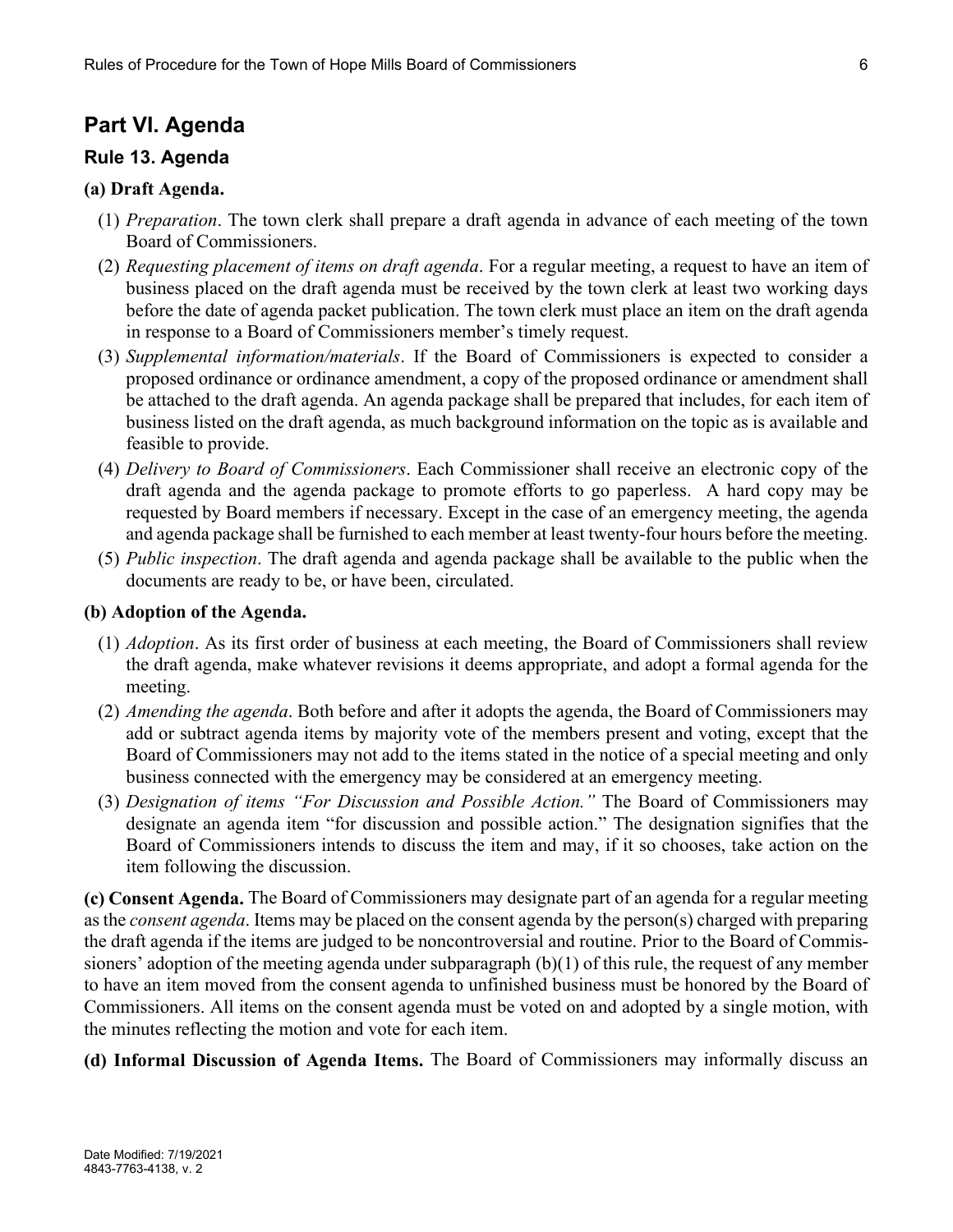agenda item even when no motion regarding that item is pending.

## **Rule 14. Acting by Reference to Agenda or Other Document**

The Board of Commissionersshall not deliberate, vote, or otherwise take action on any matter by reference to the agenda or any other document with the intention of preventing persons in attendance from understanding what action is being considered or undertaken. The Board of Commissioners may deliberate and vote by reference to the agenda or any item on the agenda, including the consent agenda, provided copies of the agenda are available for public inspection at the meeting and are sufficiently worded to enable the public to understand what is being deliberated or acted upon.

## **Rule 15. Agenda Items from Members of the Public**

If a member of the public wishes to request that the Board of Commissioners include an item on its regular meeting agenda, he or she must submit the request to the town clerk by the deadline specified in Rule 13(a)(2). The Board of Commissioners is not obligated to place an item on the agenda merely because such a request has been received.

#### **Rule 16. Order of Business**

Items shall be placed on a regular meeting agenda according to the order of business. The usual order of business for each regular meeting shall be as follows:

- Approval of Agenda
- Official Comments
- Presentations
- Public Hearings
- Public Comments
- Consent Agenda
- Old Business
- New Business
- Reports and Information Items
	- o Manager's Report
- Staff Comments

Without objection, the mayor may call agenda items in any order most convenient for the dispatch of business. If no items exist in any particular category it is not required for the category to be listed on the agenda.

# **Part VII. Role of the Presiding Officer**

#### **Rule 17. The Mayor**

**(a) Presiding Officer.** When present, the mayor shall preside at meetings of the Board of Commissioners.

**(b) Right to Vote.** The mayor may vote only when an equal number of affirmative and negative votes have been cast.

**(c) Recognition of Members.** A member must be recognized by the mayor (or other presiding officer) in order to address the Board of Commissioners, but recognition is not necessary for an appeal pursuant to Rule 31, Motion 1.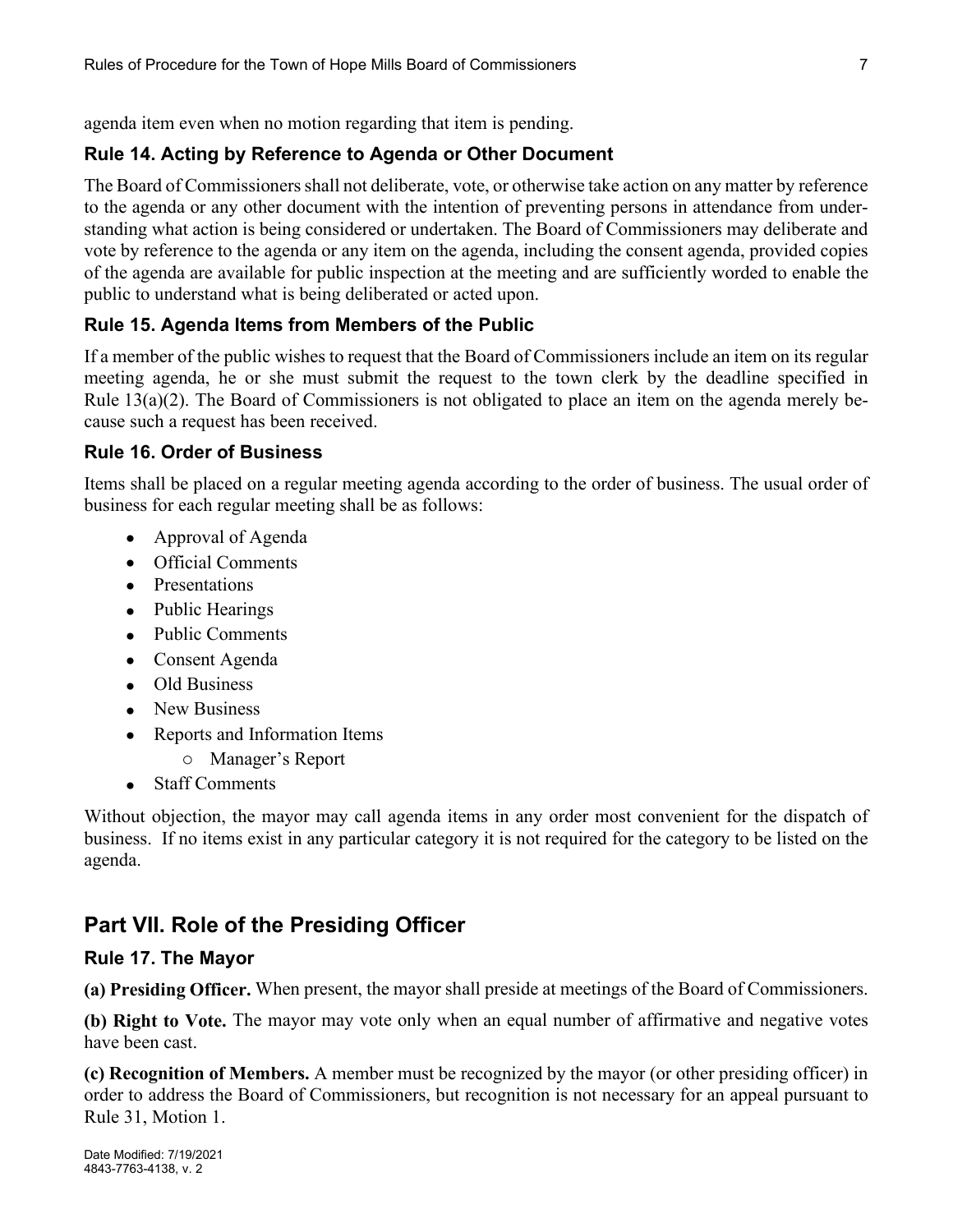**(d) Powers as Presiding Officer.** As presiding officer, the mayor is to enforce these rules and maintain order and decorum during Board of Commissioners meetings. To that end, the mayor may

- (1) rule on points of parliamentary procedure, to include ruling out of order any motion clearly offered for obstructive or dilatory purposes;
- (2) determine whether a member or other speaker has gone beyond reasonable standards of courtesy in his or her remarks and entertain and rule on objections from other members on this ground;
- (3) entertain and answer questions of parliamentary procedure;
- (4) call a brief recess at any time; and
- (5) adjourn in an emergency.

**(e) Appeals of Procedural Rulings.** A member may appeal a decision made or answer given by the mayor under subparagraph  $(d)(1)$ ,  $(2)$ , or  $(3)$  in accordance with Rule 31, Motion 1.

#### **Rule 18. The Mayor Pro Tempore**

**(a) Presiding in Mayor's Absence.** When present, the mayor pro tempore shall preside over Board of Commissioners meetings in the mayor's absence with all the powers specified in Rule 17(d).

**(b) Delegation of Mayor's Powers/Duties.** In the mayor's absence, the Board of Commissioners may confer on the mayor pro tempore any of the mayor's powers and duties. Likewise, if the mayor becomes physically or mentally unable to perform the duties of his or her office, the Board of Commissioners may by unanimous vote declare the mayor incapacitated and confer any of the mayor's powers and duties on the mayor pro tempore. When the mayor announces that he or she is no longer incapacitated, and a majority of the Board of Commissioners concurs, the mayor shall resume the exercise of his or her powers and duties.

**(c) Duty to Vote.** Even when presiding over a Board of Commissioners meeting, the mayor pro tempore has the same duty as other members to vote on all questions unless he or she has been excused from voting on a matter in accordance with Rule 28.

## **Rule 19. Other Presiding Officer**

If both the mayor and mayor pro tempore are absent, the Board of Commissioners may elect from among its members a temporary presiding officer to chair the meeting. While serving as temporary presiding officer, a member has the powers listed in Rule 17(d). Service as a temporary presiding officer does not relieve a member of the duty to vote on all questions unless excused from voting pursuant to Rule 28.

## **Rule 20. When the Presiding Officer Is Active in Debate**

If the mayor becomes active in debate on a particular proposal, he or she may have the mayor pro tempore preside during the Board of Commissioners' consideration of the matter. If the mayor pro tempore is absent or is also actively debating the matter, the mayor may designate another member to preside until the matter is concluded. Similarly, if the mayor pro tempore or a temporary presiding officer is presiding and takes an active part in debating a topic, he or she may designate another Board of Commissioners member to preside temporarily.

# **Part VIII. Motions and Voting**

## **Rule 21. Action by the Board of Commissioners**

Except as otherwise provided in these rules, the Board of Commissionersshall act by motion. Any member may make a motion, not including the mayor.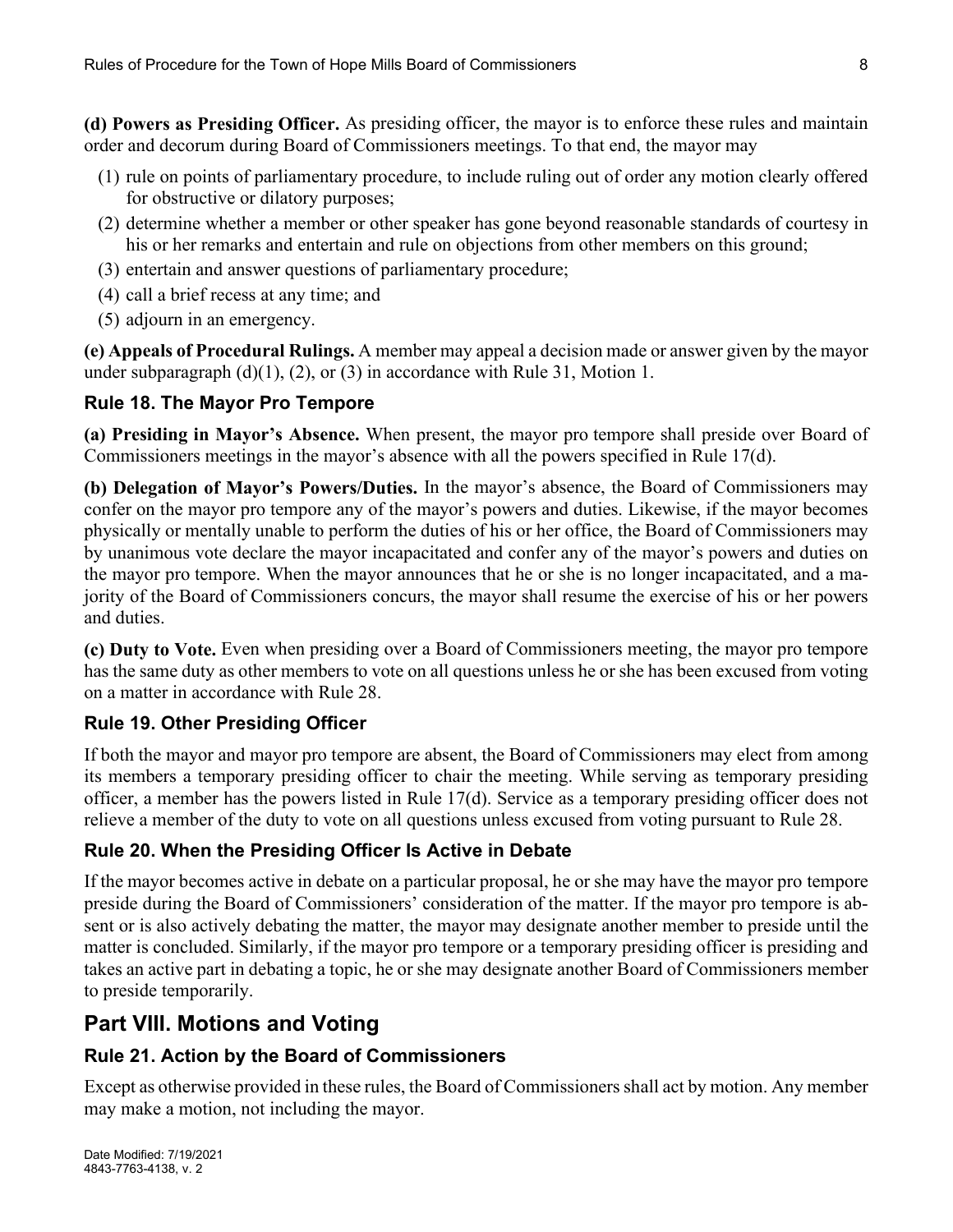#### **Rule 22. Second Required**

A motion shall require a second, or it shall fail for lack of a second.

#### **Rule 23. One Motion at a Time**

A member may make only one motion at a time.

#### **Rule 24. Withdrawal of Motion**

The member who introduces a motion may withdraw the motion unless the motion has been amended or the presiding officer has put the motion to a vote.

#### **Rule 25. Debate**

The presiding officer shall state the motion and then open the floor to debate, presiding over the debate according to the principles listed below.

- The maker of the motion is entitled to speak first.
- A member who has not spoken on the issue shall be recognized before a member who has already spoken.
- To the extent practicable, the debate shall alternate between proponents and opponents of the measure.

#### **Rule 26. Adoption by Majority Vote**

A motion is adopted if supported by a simple majority of the votes cast, a quorum being present, except when a larger majority is required by these rules or state law.

#### **Rule 27. Changing a Vote**

A member may change his or her vote on a motion at any time before the presiding officer announces whether the motion has passed or failed. Once the presiding officer announces the result, a member may not change his or her vote without the unanimous consent of the remaining members present. A member's request for unanimous consent to change a vote is not in order unless made immediately following the presiding officer's announcement of the result.

#### **Rule 28. Duty to Vote**

**(a) Duty to Vote.** Every Board of Commissioners member must vote except when excused from voting as provided by this rule.

**(b) Grounds for Excusal.** A member may be excused from voting on a matter involving the member's own financial interest or official conduct, though not if the proposal in question is one to alter the compensation or allowances paid to Board of Commissioners. Members may also be excused from voting when prohibited from voting under G.S. 14-234 (contract providing direct benefit to member), G.S. 160A-381(d) (legislative zoning decision likely to have a direct, substantial, and readily identifiable financial impact on member), or G.S. 160A-388(e)(2) (member's participation in quasi-judicial decision would violate affected person's right to an impartial decision maker). Questions about whether a basis for excusal exists should be directed to the town attorney.

#### **(c) Procedure for Excusal.**

(1) *At member's request*. Upon being recognized at a duly called meeting of the Board of Commissioners, a member who wishes to be excused from voting shall so inform the presiding officer, who must then submit the matter to a vote of the remaining members present. If a majority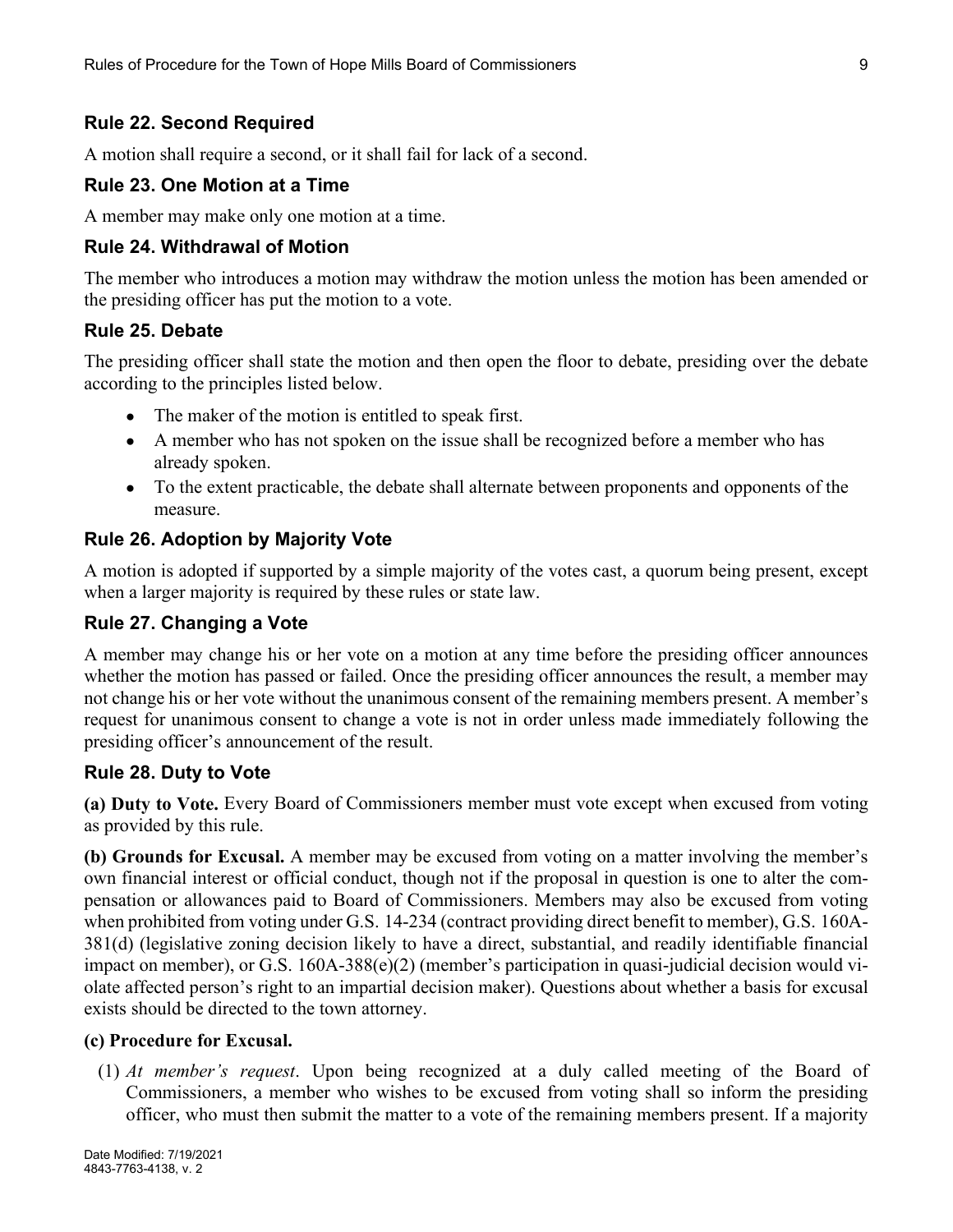of the remaining members present vote to excuse the member, the member is excused from voting on the matter.

(2) *On Board of Commissioners' initiative*. Even when a member has not asked to be excused from voting on a matter, a majority of the remaining Commissioners present may by motion and vote excuse the member from voting if grounds for doing so exist under paragraph (b).

**(d) Consequence of Non-Excused Failure to Vote.** Except as specified in paragraph (e), if a member who has not been excused from voting fails to vote on a matter, the member's failure to vote shall be recorded as an affirmative vote, provided:

- (1) the member is physically present in the Board of Commissioners chamber or
- (2) the member has physically withdrawn from the meeting without being excused by majority vote of the remaining members present.

**(e) Failure to Vote on Certain Zoning Matters.** A member's unexcused failure to vote shall not be recorded as an affirmative vote if the motion concerns a proposal to amend, supplement, or repeal a zoning ordinance. Instead, the member's unexcused failure to vote shall be recorded as an abstention.

#### **Rule 29. Voting by Written Ballot**

**(a) Secret Ballots Prohibited.** The Board of Commissioners may not vote by secret ballot.

**(b) Rules for Written Ballots.** The Board of Commissioners may decide by majority vote or unanimous consent to vote on a motion by written ballot. Each member must sign his or her ballot, and the minutes must record how each member voted by name. The ballots must be made available for public inspection in the Town clerk's office immediately following the meeting at which the vote took place and remain there until the minutes of that meeting are approved, at which time the ballots may be destroyed.

#### **Rule 30. Substantive Motions**

A substantive motion is not in order if made while another motion is pending. Once the Board of Commissioners disposes of a substantive motion, it may not take up a motion that presents essentially the same issue at the same meeting, unless it first adopts a motion to reconsider pursuant to Rule 31, Motion 14.

#### **Rule 31. Procedural Motions**

**(a) Certain Motions Allowed.** The Board of Commissioners may consider only those procedural motions listed in this rule. Unless otherwise noted, each procedural motion may be debated and amended and requires a majority of votes cast, a quorum being present, for adoption.

**(b) Priority of Motions.** The procedural motions set out in this paragraph are listed in order of priority. A procedural motion is not in order so long as another procedural motion of higher priority is pending, except that

- any procedural motion other than an appeal under Motion 1 is subject to amendment as provided in Motion 12, and
- a motion to call the question (end debate) may be made with regard to any procedural motion in accordance with Motion 9.

When several procedural motions are pending, voting must begin with the procedural motion highest in priority, provided that a motion to amend or end debate on the highest priority motion must be voted on first.

**Motion 1. To Appeal a Ruling of the Presiding Officer.** Any member may appeal the presiding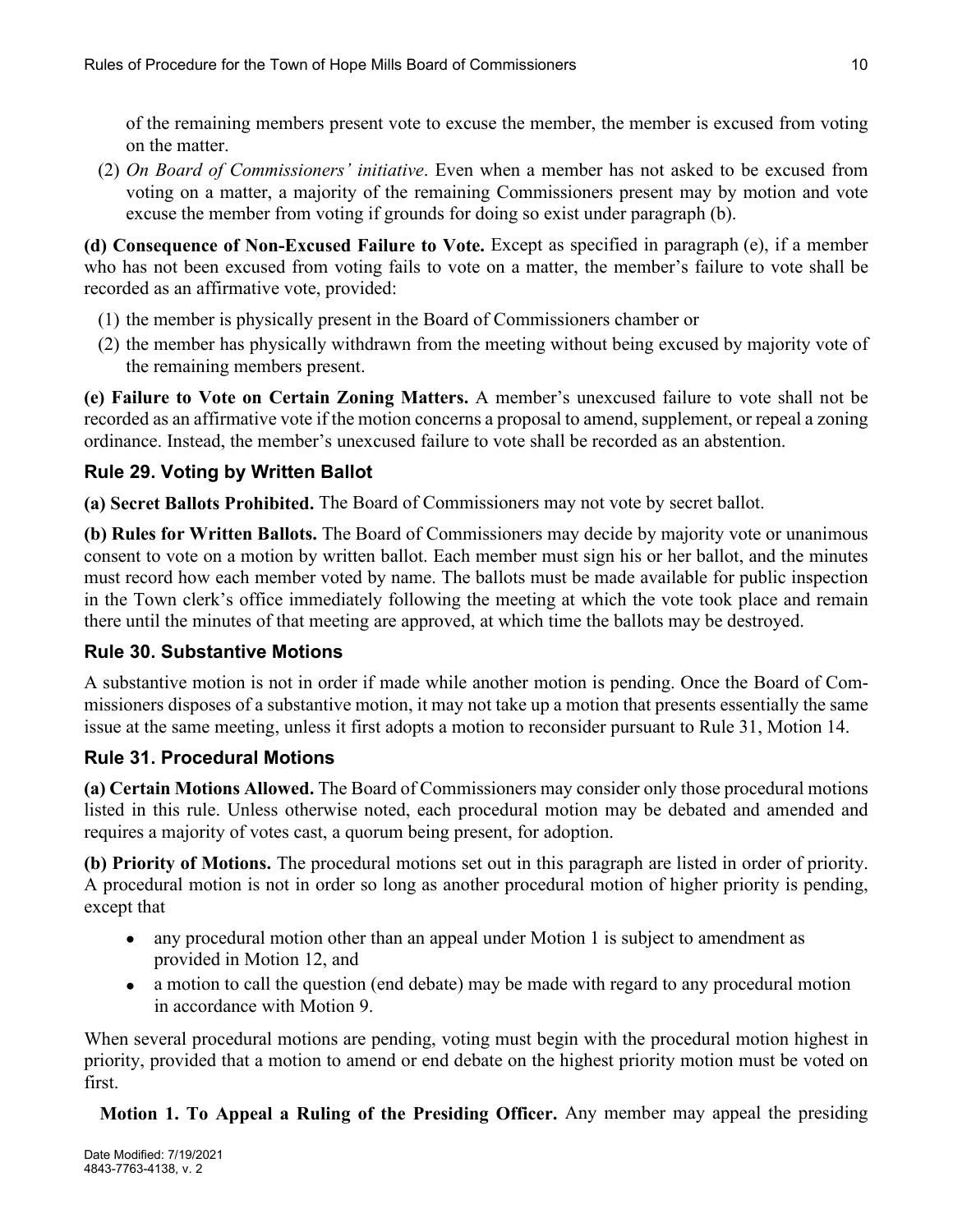officer's ruling on whether a motion is in order or on whether a speaker has violated reasonable standards of courtesy. The presiding officer's response to a question of parliamentary procedure may also be appealed by any member. An appeal is in order immediately after the disputed ruling or parliamentary response and at no other time. The member who moves to appeal need not be recognized by the presiding officer, and if timely made, the motion may not be ruled out of order.

**Motion 2. To Adjourn.** This motion may be used to close a meeting. It is not in order if the Board of Commissioners is in closed session.

**Motion 3. To Recess to a Time and Place Certain.** This motion may be used to call a recessed meeting as permitted under Rule 12. The motion must state the time (including the date, if the meeting will reconvene on a different day) and place at which the meeting will resume. The motion is not in order if the Board of Commissioners is in closed session.

#### **Motion 4. To Take a Brief Recess.**

**Motion 5. To Follow the Agenda.** This motion must be made at the time an item of business that deviates from the agenda is proposed; otherwise, the motion is out of order as to that item.

**Motion 6. To Suspend the Rules.** To be adopted, a motion to suspend the rules must receive affirmative votes equal to at least two-thirds of the Board of Commissioners' actual membership, excluding vacant seats and not counting the mayor if the mayor votes only in case of a tie. The Board of Commissioners may not suspend provisions in these rules that are required under state law.

**Motion 7. To Divide a Complex Motion.** This motion is in order whenever a member wishes to consider and vote on parts of a complex motion separately. The member who makes this motion must specify how the complex motion will be divided.

**Motion 8. To Defer Consideration.** The Board of Commissioners may defer its consideration of a substantive motion, and any proposed amendments thereto, to an unspecified time. A motion that has been deferred expires unless the Board of Commissioners votes to revive it pursuant to Motion 13 within 100 days of deferral. A new motion having the same effect as a deferred motion may not be introduced until the latter has expired.

**Motion 9. To End Debate (Call the Previous Question).** If adopted, this motion terminates debate on a pending motion, thereby bringing it to an immediate vote. This motion is not in order until every member has had an opportunity to speak once on the pending motion.

**Motion 10. To Postpone to a Certain Time.** This motion may be employed to delay the Board of Commissioners' consideration of a substantive motion, and any proposed amendments thereto, until a designated day, meeting, or hour. During the period of postponement, the Board of Commissioners may not take up a new motion raising essentially the same issue without first suspending its rules pursuant to Motion 6.

**Motion 11. To Refer a Motion to a Committee.** The Board of Commissioners may vote to refer a substantive motion to a committee for study and recommendations. While the substantive motion is pending before the committee, the Board of Commissioners may not take up a new motion raising essentially the same issue without first suspending its rules pursuant to Motion 6. If the committee fails to report on the motion within 60 days of the referral date, the Board of Commissioners must take up the motion if asked to do so by the member who introduced it.

#### **Motion 12. To Amend.**

**(a) Germaneness.** A motion to amend must concern the same subject matter as the motion it seeks to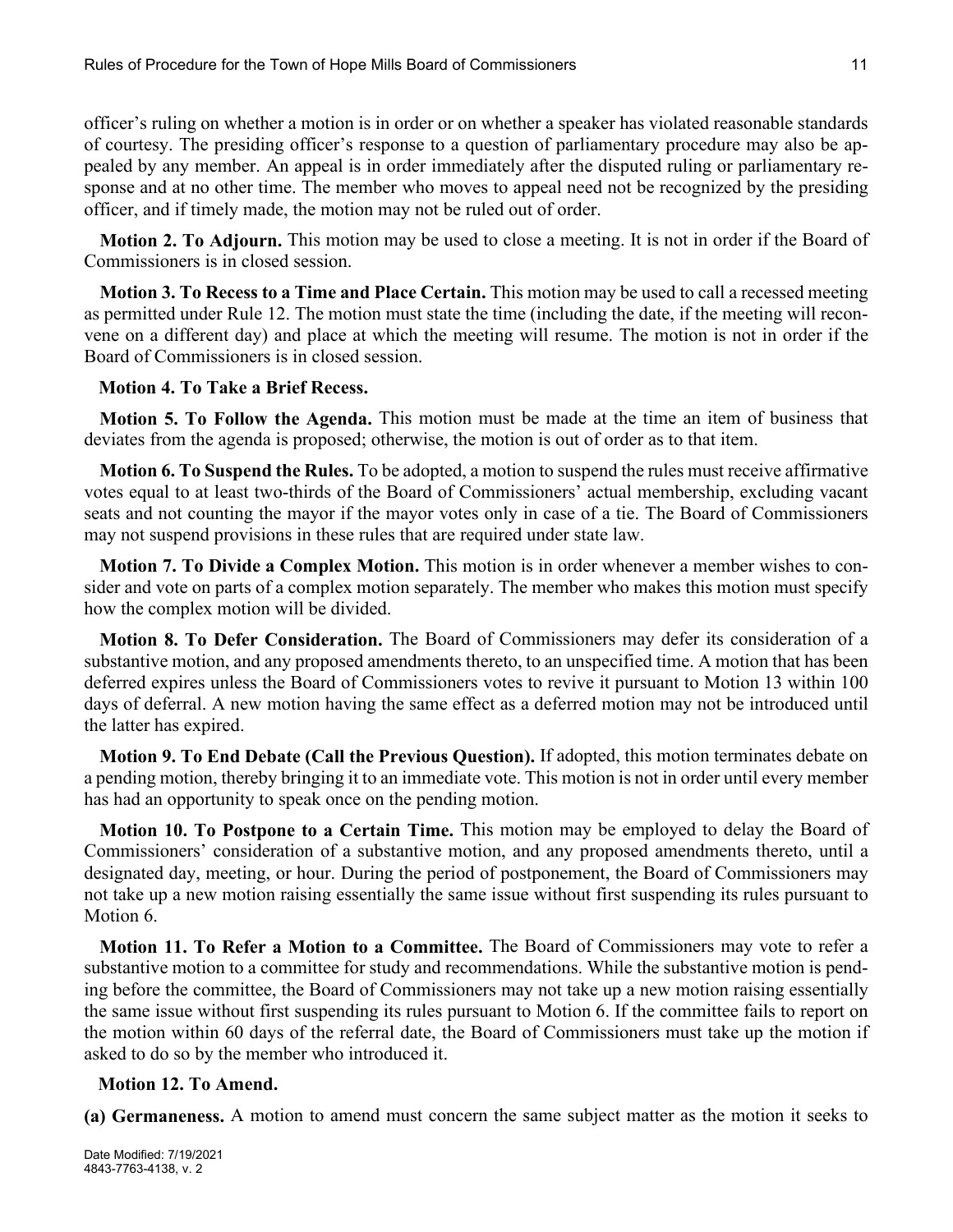alter.

**(b) Limit on Number of Motions to Amend.** When a motion to amend is under consideration, a motion to amend the amendment may be made; however, no more than one motion to amend and one motion to amend the amendment may be pending at the same time.

**(c) Amendments to Ordinances.** Any amendment to a proposed ordinance must be reduced to writing before the vote on the amendment.

**Motion 13. To Revive Consideration.** The Board of Commissioners may vote to revive consideration of any substantive motion that has been deferred pursuant to Motion 8, provided it does so within 100 days of its vote to defer consideration.

**Motion 14. To Reconsider.** The Board of Commissioners may vote to reconsider its action on a matter, provided the motion to reconsider is made (a) at the same meeting during which the action to be reconsidered was taken and (b) by a member who voted with the prevailing side. For purposes of this motion, "the same meeting" includes any continuation of a meeting through a motion to recess to a certain time and place (Motion 3). The motion is not in order if it interrupts the Board of Commissioners' deliberation on a pending matter.

**Motion 15. To Rescind.** The Board of Commissioners may vote to rescind an action taken at a prior meeting provided rescission is not forbidden by law. A motion to rescind must be made by a member who voted with the prevailing side, unless there are no remaining board members who voted with the prevailing side on the current board.

**Motion 16. To Prevent Reintroduction for Six Months.** This motion may be used to prevent the reintroduction of a failed substantive motion for a time, but it is in order only when made immediately following the substantive motion's defeat. To be adopted, this motion must receive votes equal to at least two-thirds of the Board of Commissioners' actual membership, excluding vacant seats and not counting the mayor. If this motion is adopted, the ban on reintroduction remains in effect for six months or until the Board of Commissioners' next organizational meeting, whichever occurs first.

# **Part IX. Ordinances and Contracts**

#### **Rule 32. Introduction of Ordinances**

For purposes of these rules, the "date of introduction" for a proposed ordinance is the date on which the Board of Commissioners first votes on the proposed ordinance's subject matter. The Board of Commissioners votes on the subject matter of a proposed ordinance when it votes on whether to adopt or make changes to the proposed ordinance.

## **Rule 33. Adoption, Amendment, and Repeal of Ordinances**

#### **(a) Adoption of Ordinances.**

- (1) *Proposed ordinances to be in writing*. No proposed ordinance shall be adopted unless it has been reduced to writing and distributed to members before a vote on adoption is taken.
- (2) *Adoption on date of introduction.* To be approved on the date of introduction, a proposed ordinance or any action having the effect of an ordinance must receive affirmative votes equal to at least twothirds of the Board of Commissioners' actual membership, excluding vacant seats and not counting the mayor, unless the mayor has the right to vote on all questions before the Board of Commissioners.
- (3) *Adoption after date of introduction*. To be approved after the date of introduction, a proposed ordinance or any action having the effect of an ordinance must receive affirmative votes equal to at least a majority of all Commissioners not excused from voting on the matter. In calculating the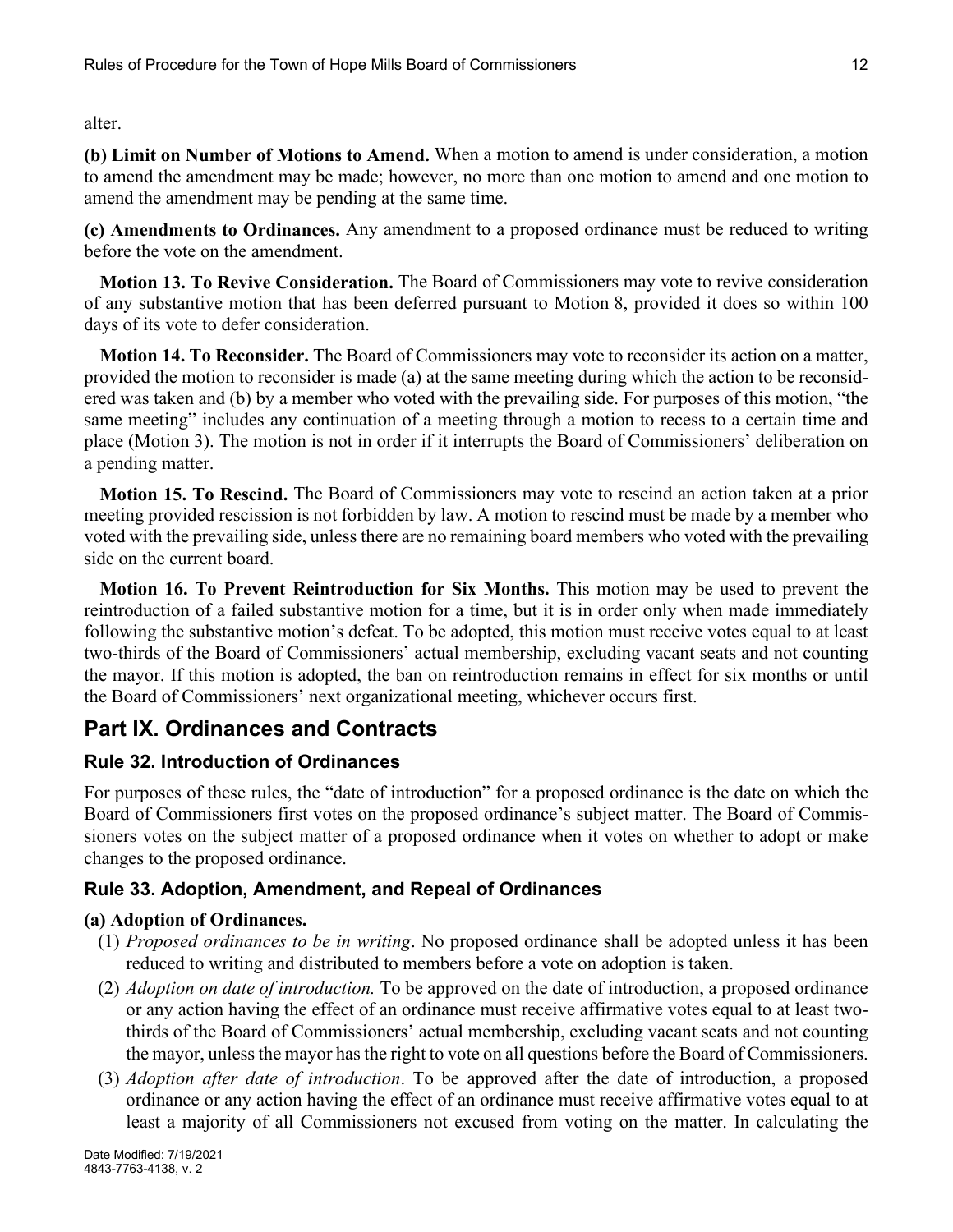number of affirmative votes necessary for approval, the Board of Commissioners shall count the mayor if he or she votes on all questions. If the mayor votes only in the case of tie, the mayor's vote counts if there is an equal division.

**(b) Amendment and Repeal of Ordinances.** The same voting requirements that govern the adoption of proposed ordinances also apply to the amendment or repeal of an ordinance.

#### **Rule 34. Adoption of the Budget Ordinance**

**(a) Special Rules for the Adoption or Amendment of the Budget Ordinance.** Notwithstanding any provision in the Town charter, general law, or local act,

- (1) the Board of Commissioners may adopt or amend the budget ordinance at a regular or special meeting of the Board of Commissioners by a simple majority of those members present and voting, a quorum being present;
- (2) no action taken with respect to the adoption or amendment of the budget ordinance need be published or is subject to any other procedural requirement governing the adoption of ordinances or resolutions by the Board of Commissioners; and
- (3) the adoption or amendment of the budget ordinance and the levy of taxes in the budget ordinance are not subject to the provisions of any Town charter or local act concerning initiative or referendum.

**(b) Notice Requirements for Budget Meetings.** During the period beginning with the submission of the budget to the Board of Commissioners and ending with the adoption of the budget ordinance, the Board of Commissioners may hold any special meetings that may be necessary to complete its work on the budget ordinance. Except for the notice requirements of the open meetings law, which continue to apply, no provision of law concerning the call of special meetings applies during that period so long as

- each member of the board has actual notice of each special meeting called for the purpose of considering the budget and
- no business other than consideration of the budget is taken up.

**(c) No Authority for Closed Sessions.** This rule shall not be construed to authorize the Board of Commissioners to hold closed sessions on any basis other than the grounds set out in Rule 5.

#### **Rule 35. Approval of Contracts and Authorization of Expenditures**

**(a) Contracts to be in Writing.** No contract shall be approved or ratified by the Town Board of Commissioners unless it has been reduced to writing at the time of the Board of Commissioners' vote.

**(b) Approval of Contracts.** To be approved or ratified, a contract must receive affirmative votes equal to at least a majority of all Commissioners not excused from voting on the contract, including the mayor's vote in the event of a tie.

**(c) Authorization of Expenditure of Public Funds.** The same vote necessary to approve or ratify a contract is required for the Board of Commissioners to authorize the expenditure of public funds, except when the expenditure is authorized pursuant to Rule 34.

## **Part X. Public Hearings and Comment Periods**

#### **Rule 36. Public Hearings**

**(a) Calling Public Hearings.** In addition to holding public hearings required by law, the Board of Commissioners may hold any public hearings it deems advisable. The Board of Commissioners may schedule hearings or delegate that responsibility to Town staff members, as appropriate, except when state law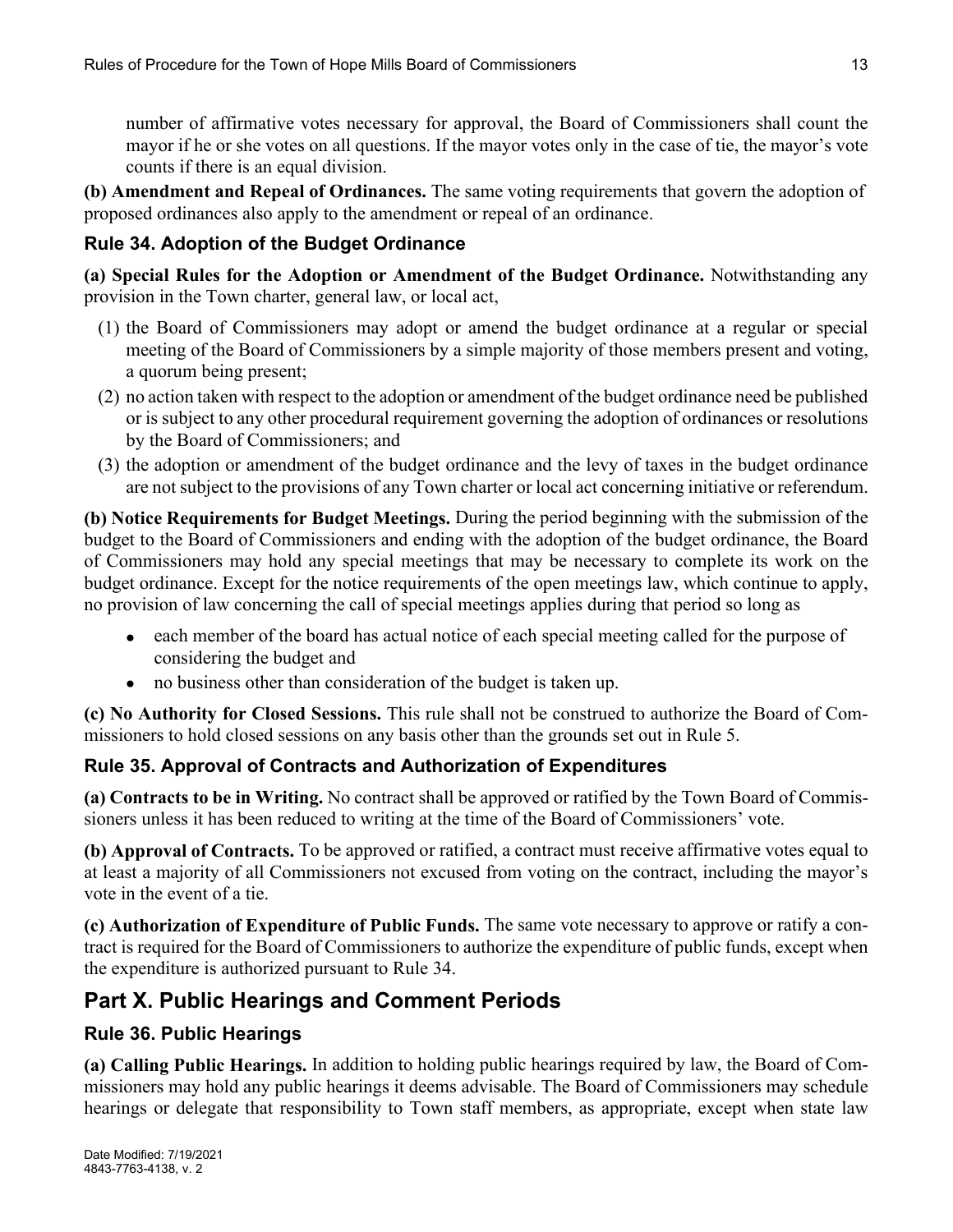directs the Board of Commissioners itself to call the hearing. If the Board of Commissioners delegates scheduling authority, it must provide adequate guidance to assist staff members in exercising that authority.

**(b) Public Hearing Locations.** Public hearings may be held anywhere within the Town or within the county where the Town is located.

**(c) Rules for Public Hearings.** The Board of Commissioners may adopt reasonable rules for public hearings that, among other things,

- fix the maximum time allotted to each speaker,
- provide for the designation of spokespersons for groups of persons supporting or opposing the same positions,
- provide for the selection of delegates from groups of persons supporting or opposing the same positions when the number of persons wishing to attend the hearing exceeds the capacity of the hall (so long as arrangements are made, in the case of a hearing subject to the open meetings law, for those excluded from the hall to listen to the hearing), and
- provide for the maintenance of order and decorum in the conduct of the hearing.

**(d) Notice of Public Hearings.** Any public hearing at which a majority of the Board of Commissioners is present shall be considered part of a regular or special meeting. Consequently, the relevant notice and related requirements of the open meetings law, as set out in Rules 9 through 12, apply to such hearings. Some statutes mandate additional notice for particular types of hearings, and such notice must be provided together with notice of the meeting during which the hearing will take place.

**(e) Continuing Public Hearings.** The Board of Commissioners may continue any public hearing without further advertisement to a time and place certain, provided the time (including the date, if the hearing will resume on a different day) and place of the continued hearing are announced in open session. Except for hearings conducted pursuant to paragraph (g), if a quorum of the Board of Commissioners is not present for a properly scheduled public hearing, the hearing must be continued until the Board of Commissioners' next regular meeting without further advertisement.

**(f) Conduct of Public Hearings.** At the time appointed for the hearing, the mayor shall call the hearing to order and proceed to allow public input in accordance with any rules adopted by the Board of Commissioners for the hearing. Unless the Board of Commissioners extends the hearing, when the time allotted for the hearing expires, or when no one wishes to speak who has not done so, the mayor shall declare the hearing closed, and the Board of Commissioners shall resume the regular order of business.

**(g) Public Hearings by Less Than a Majority of Commissioners.** Nothing in this rule prevents the Board of Commissioners from appointing a member or members to hold a public hearing on the Board of Commissioners' behalf, except when state law requires that the Board of Commissioners itself conduct the hearing.

## **Rule 37. Public Comment Periods**

**(a) Frequency of Public Comment Periods.** The Board of Commissioners must provide at least one opportunity for public comment each month at a regular meeting, except that the Board of Commissioners need not offer a public comment period during any month in which it does not hold a regular meeting.

**(b) Rules for Public Comment Periods.** The Board of Commissioners may adopt reasonable rules for public comment periods that, among other things,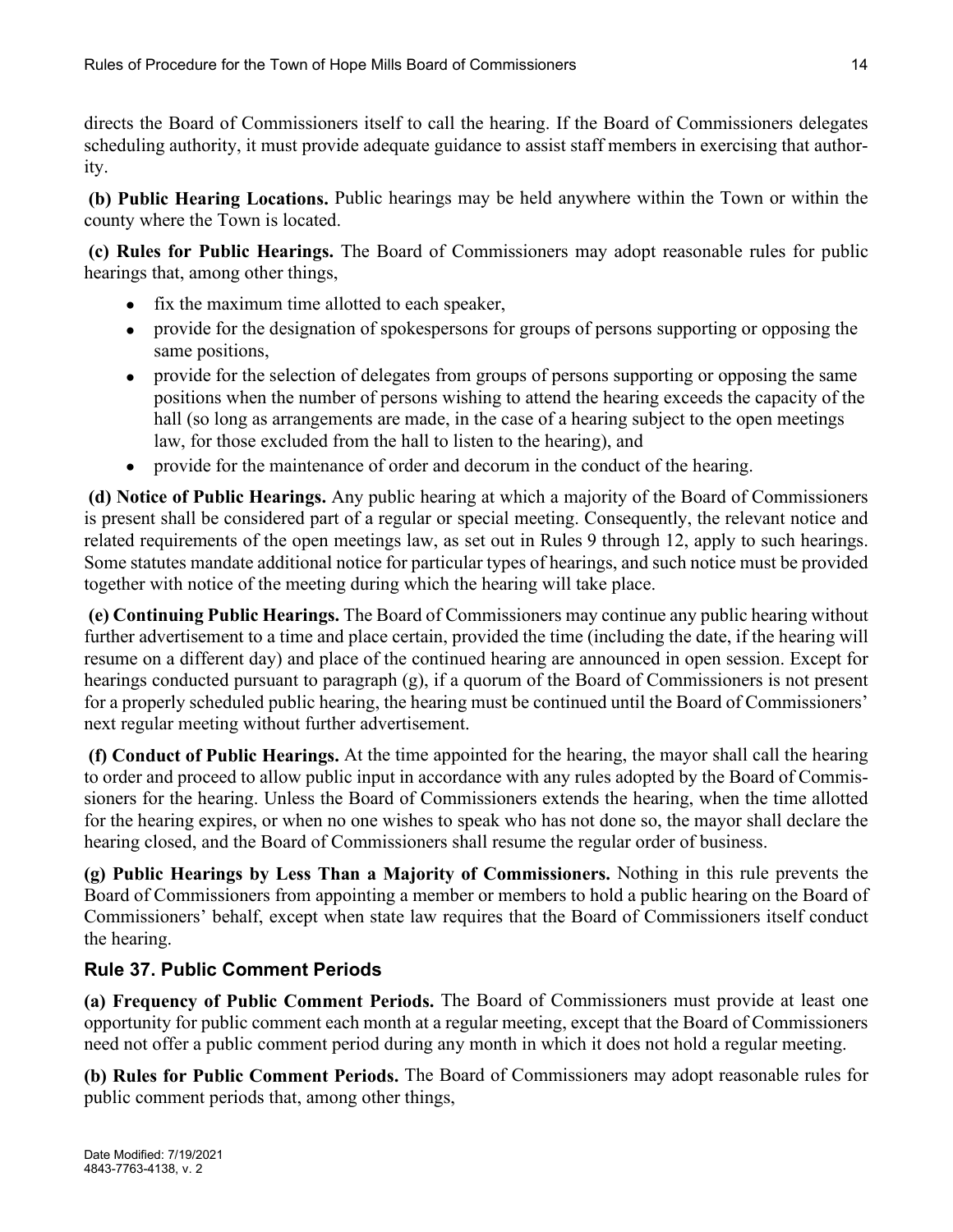- fix the maximum time allotted to each speaker,
- provide for the designation of spokespersons for groups supporting or opposing the same positions,
- provide for the selection of delegates from groups supporting or opposing the same positions when the number of persons wishing to attend the public comment period exceeds the capacity of the hall (so long as arrangements are made for those excluded from the hall to listen to the hearing), and
- provide for the maintenance of order and decorum in the conduct of the hearing.

**(c) Content-Based Restrictions Generally Prohibited.** The Board of Commissioners may not restrict speakers based on subject matter, as long as their comments pertain to subjects within the Board of Commissioners' real or apparent jurisdiction.

# **Part XI. Appointments and Appointed Bodies**

#### **Rule 38. Appointments**

**(a) Appointments in Open Session.** The Board of Commissioners must consider and make any appointment to another body or, in the event of a vacancy on the Board of Commissioners, to its own membership in open session.

**(b) Nomination and Voting Procedure.** The Board of Commissioners shall use the following procedure to fill a vacancy in the Board of Commissioners itself or in any other body over which it has the power of appointment. The nominating committee shall be called upon to make its report and recommendation(s), if any. The mayor shall then open the floor for nominations, whereupon Board of Commissioners members may put forward and debate nominees. When debate ends, the mayor shall call the roll of the members, and each member shall cast a vote for his or her preferred nominee. The voting shall continue until a nominee receives a majority of votes cast during a single balloting.

**(c) Mayor.** The mayor may make nominations and may vote on appointments only in case of a tie under this rule.

**(d) Multiple Appointments.** If the Board of Commissioners is filling more than one vacancy, each member shall have as many votes in each balloting as there are slots to be filled, and the votes of a majority of the total number of members voting shall be required for each appointment. No member may cast more than one vote for the same candidate for the same vacancy during a single balloting.

**(e) Duty to Vote.** It is the duty of each member to vote for as many appointees as there are appointments to be made, but failure to do so shall not invalidate a member's ballot.

**(f) Vote by Written Ballot.** The Board of Commissioners may vote on proposed appointments by written ballot in accordance with Rule 29.

## **Rule 39. Committees and Boards**

**(a) Establishment and Appointment.** The Board of Commissioners may establish temporary and standing committees, boards, and other bodies to help carry on the work of Town government. Unless otherwise provided by law or the Board of Commissioners, the power of appointment to such bodies lies with the Board of Commissioners.

**(b) Open Meetings Law.** The requirements of the open meetings law apply whenever a majority of an appointed body's members gather in person or simultaneously by electronic means to discuss or conduct official business. They do not apply to meetings solely among the Town's professional staff.